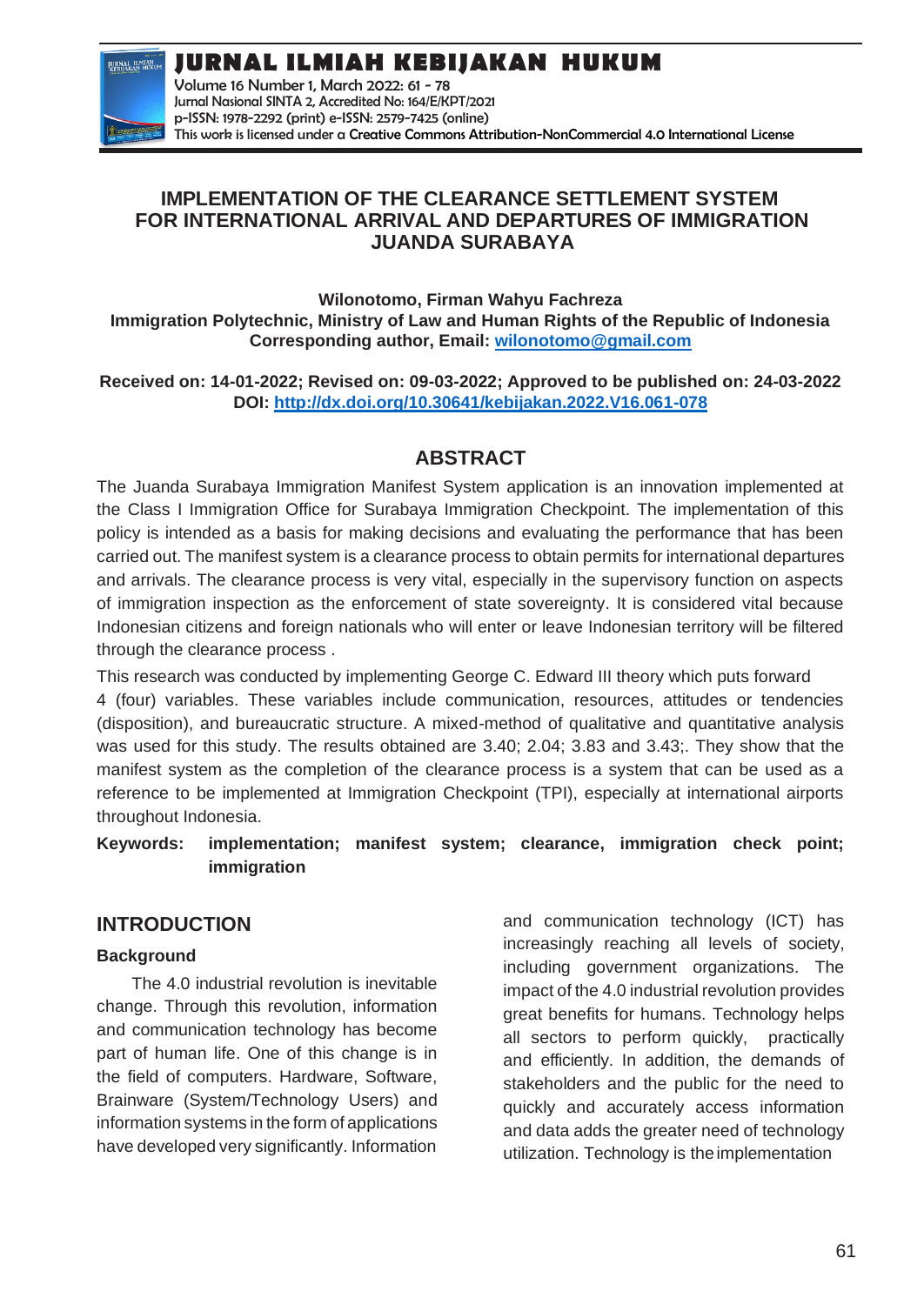of a process in an effort to rationally and directly reach a goal. Technology is also a development and application of various equipment or a series of systems to solve problems and challenges faced by human beings in everyday life.<sup>1</sup>

Information is formed from the process of collecting data from various accurate and reliable sources. The data are then processed to make them valuable and beneficial for the user or the owner of the data itself. Computerbased information technology certainly has the role of multitasking (dual work). This technology requires a lot of qualified resources. In addition, making and developing this technology also requires a lot of time. The process of designing, establishing, and developing a system must undoubtedly go through several historical stages starting from planning, implementation, operation, and maintenance.<sup>2</sup>

Along with the rapid progress of the digital era in every corners of the world, the progress of the government sector in Indonesia has received support of facilities based on information and communication technology in the era of the 4.0 industrial revolution.<sup>3</sup> Regarding this phenomenon, the utilization of computer-based information technology is expected to be immediately actualized in the Directorate General of Immigration to make creative innovations based on information and communication technology systems in

each immigration unit (Immigration Office). The government plans to transform the process of exchanging data or information digitally, where all the data/information can be accessed anywhere and anytime in a dynamic and systematic manner.<sup>4</sup>Digitalization of the system and bureaucracy at the Directorate General of Immigration, allows any situations to be predicted, calculated, and controlled as well as planned in solving future challenges.

As the front line in monitoring the traffic flow of people who enter or leave Indonesian territory, the Directorate General of Immigration must monitor the latest information related to the traffic flow of people between countries around the world. In order to make quick adjustments to challenges that will occur in the future, Directorate Generalof Immigration should maintain good effort. In this case, with its 125 Immigration Checkpoints at sea, land and air, Directorate General of Immigration must enhance its technological aspects that facilitate coordination in exchanging information as well as storing data in a systematic, efficient and effective and dynamic way. It is as mentioned in Law Number 6 of 20211 on Immigration, Article 1 Point 12:

> *Immigration Checkpoint means a checkpoint at seaports, airports, border-crossing stations or other checkpoints of entry and exit in Indonesian Territory.<sup>5</sup>*

As one of the initial gates for entering and leaving Indonesian territory, the Immigration Checkpoint (TPI) undoubtedly deals with data and information that can be used as a means of conducting coordination with

<sup>1</sup> O. Aisyafah, "Pemanfaatan Teknologi Informasi Sebagai Sumber Belajar Guna Meningkatkan Hasil Belajar Siswa Pada Mapel Pendidikan Agama Islam Di SDN 3 Podomoro Kecamatan Pringsewu Kabupaten Pringsewu," n.d., http:// repository.radenintan.ac.id/1947/, accessed 25 November 2021.

<sup>2</sup> Dwi Purnomo, "Model Prototyping Pada Pengembangan Sistem Informasi," *JIMP-Jurnal Informatika Merdeka Pasuruan* 2, no. 2 (2017): 59.

<sup>3</sup> M. Handijaya Dewantara, "Analisis Dan Pengembangan Situs Resmi Pariwisata Indonesia Dan Sistem Informasi Pendukungnya," *Jurnal Master Pariwisata (JUMPA)* 1 (2015): 9–24.

<sup>4</sup> Rita Kusuma Astuti and Koesmoyo Ponco Aji Wilonotomo, "The Urgency of Utilizing Open Data Platform by the Foreigner Supervision Team to Promote Good Governance During the Covid-19 Pandemic," in *1st International Conference on Law and Human Rights 2020 (ICLHR 2020)*, 2021, 338–348.

<sup>5</sup> "Law Number 6 of 2011 on Immigration," 2011: 3.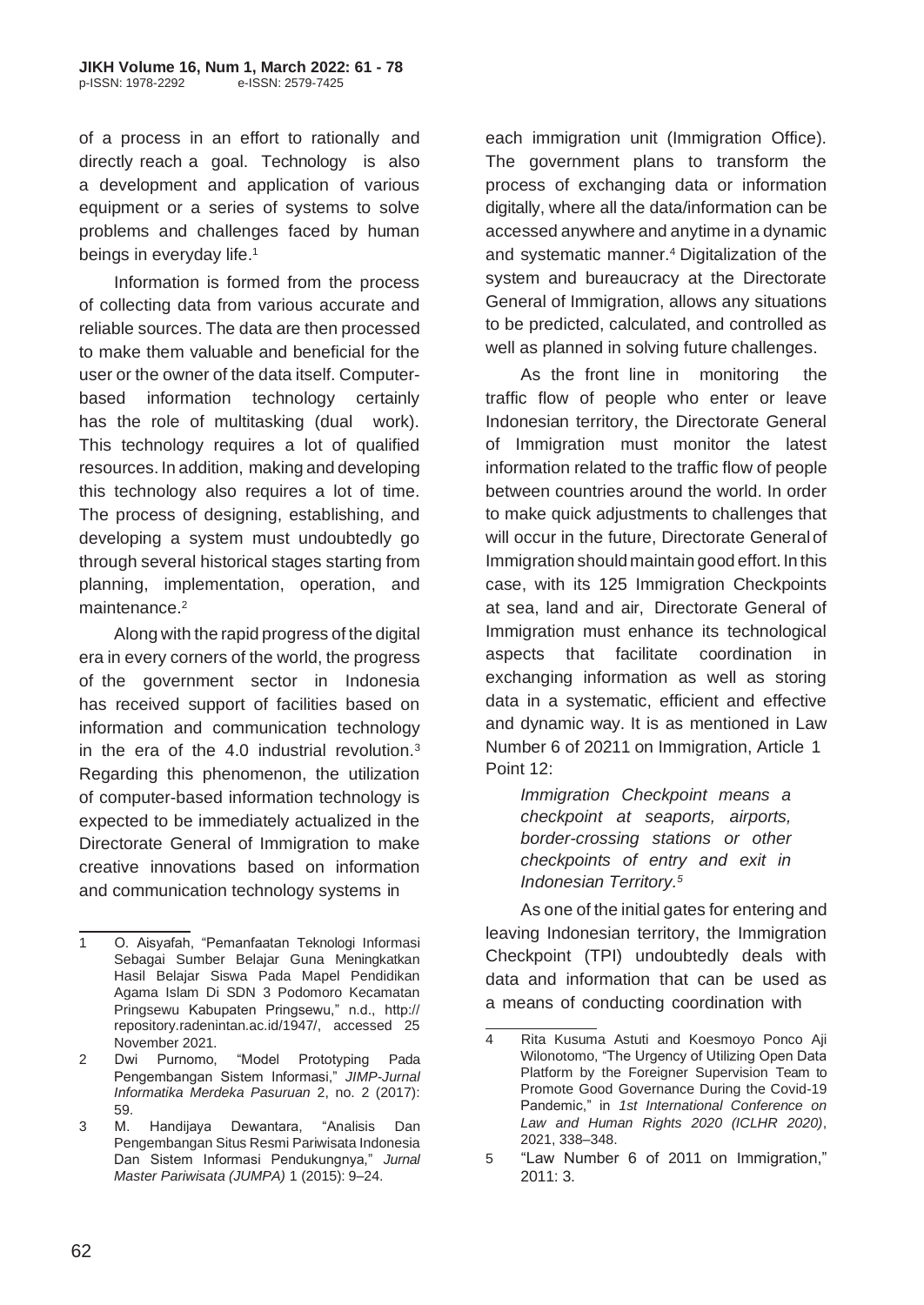stakeholders, one of which is airline company. The coordination carried out, for example, is internationaldepartures andarrivals clearance process. In this process, airline officers are responsible for providing services to aircraft passengers while on the ground or during inground handling. The airline officers provide documents containing a list of passengers and flight crew (manifest) as well as international flight documents. This document is directed to the immigration officer It contains aircraft registration, date, route, crew names, passenger list attachments, cargo lists and in-flight events and their handling signed by the pilot or crew cabin leader if necessary (general declaration). This document is used for Custom Immigration and Quarantine procedures from a country for inspection. It is also used for granting legalization which means that the international flight route is valid for departure to the destination country. Submission of manifest data and the general declaration become the obligation of each person in charge of transportation means as stipulated in Government Regulation Number 31 as follows:

- a. "Prior to arrival or departure, written or electronic notification of arrival or departure plan must be submitted to the Immigration Officer at the latest 6 (six) hours before the regular Transport Tool arrives and no later than 48 (forty-eight) hours before the non-regular Transport Tool arrives";
- b. "A list of passengers and a signed list of crew members of the transportation means must be submitted to the Immigration Officer." <sup>6</sup>

Technically, the data submission of passengers and crew of transportation means by airline officers in the initial process of immigration clearance is carried out in accordance with applicable regulations. After

the manifest and general declaration data have been submitted by the airline's ground handling officers to immigration officials, the nextstep is to carry out a thorough examination of the identities of passengers and crew of registered air transportation equipment. Passengers and airlines crew identity data examination contained in the manifest and general declaration lists includes several main aspects in accordance with the standards of the International Civil Aviation Organization (ICAO), namely; Name of Passenger, Gender, Number of Passengers (with details of the number of Indonesian citizens and foreigners on the manifest list), and Nationality.<sup>7</sup>

In examining the manifest data on an airline, on all four main components listed in the standardization of the International Civil Aviation Organization (ICAO), there is a list of passenger identities that does not form a complete standardization requirement. On the other hand, many airlines that compile passenger lists do not meet the standardization component of preparing manifest data from International Civil Aviation Organization (ICAO) itself. For example, many airlines do not include several items according to standards from the ICAO in compiling the passenger list into the manifest before being given to immigration officials for the clearance process. In this regard, it is not uncommon for immigration checks at the counter to find the number of passengers at the time of crossing that does not match to what is listed in the manifest list.<sup>8</sup> This situation slows down the validation process after the international departure and arrival clearance, as well as the finalization of reporting administration.

<sup>6</sup> "Government Regulation Number 31 of 2013 on Implementation of Law Number 6 of 2011 on Immigration, Article 17," 2013.

<sup>7 &</sup>quot;International Civil Aviation Organization (ICAO), Convention on Civil Aviation ('Chicago Convention') 7 December 1944," 1994, https:// [www.refworld.org/docid/3ddca0dd4.html/,](http://www.refworld.org/docid/3ddca0dd4.html/) accessed 25 November 2021.

<sup>8</sup> Participan 09, "Hasil Wawancara Terkait Perbedaan Jumlah Penumpang" (Surabaya, 2021).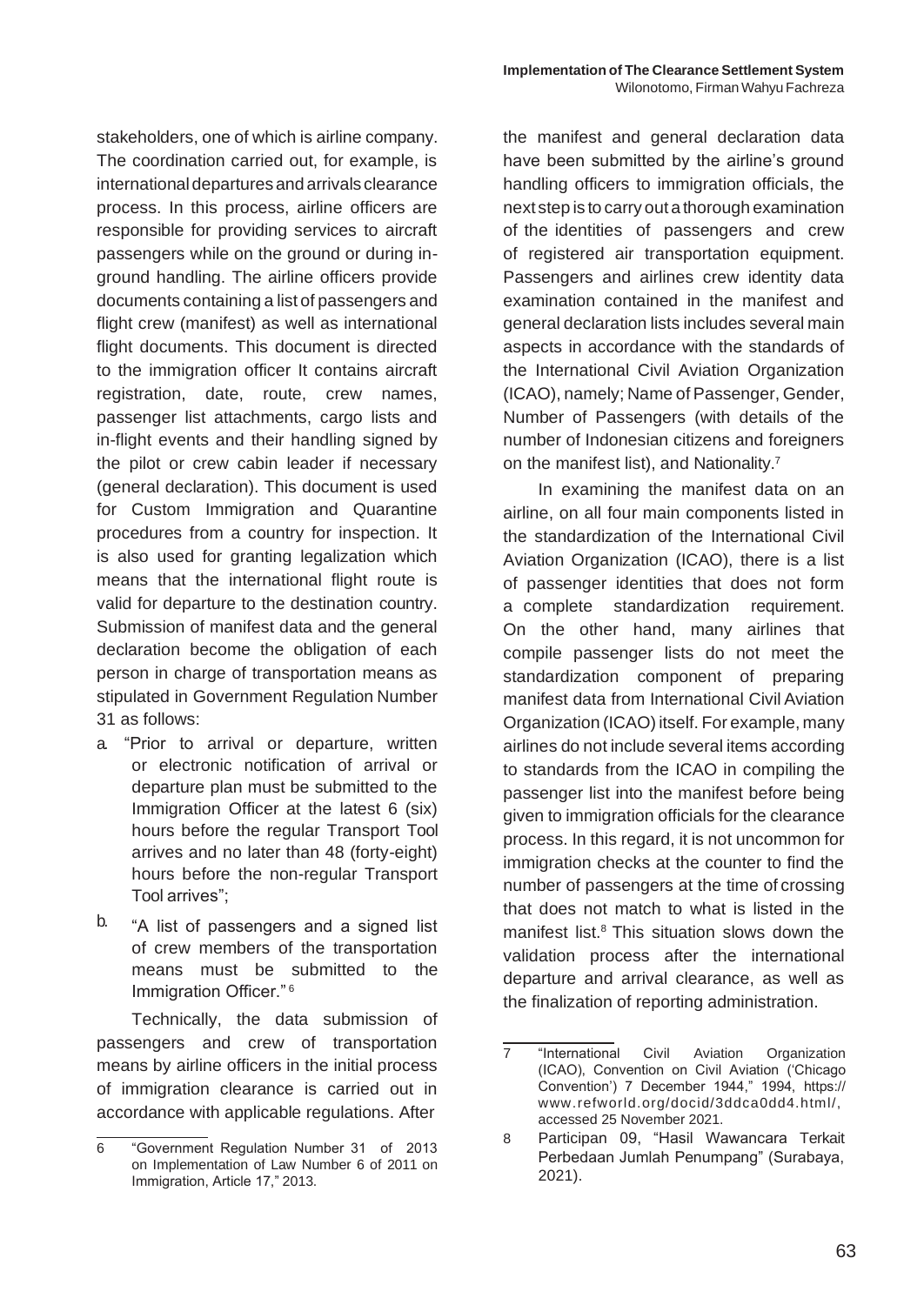Afterthe manifest and general declaration data have been checked by immigration officials, immigration officials will then check the traffic of people who will enter or leave the territory of Indonesia through immigration counters. In order to ensure whether the number of passengers passing through is in accordance with the list of manifests and general declarations that have been given by the airline, an inspection is carried out by the immigration authorities. This can be done by looking at the crossing data that has been inputted by immigration officials during the inspection in the Border Control Management (BCM) system on the Immigration Crossing Application (ICA). Immigration officers only need to look at the crossing data when the inspection has been completed. At the same time, they can see the flight number that has been registered in the ICA system. For the purpose of re-checking data, the number of passengers who have registered in the system will be counted and will be compared to the number listed on the manifest list of the airline. Manifest and general declaration data are data containing passengers as well as airline crew on duty on a flight. These data must be submitted and signed by the supervisor before the aircraft departs.

After the check at the counter is carried out, the manifest and general declaration data are re-examined by the airline officer and the immigration officer supervisor. The inspection is carried out to ensure the suitability of the crossing data with the list of manifests and general declarations that have been submitted by airline officers for the purpose of final approval from the supervisor of the immigration inspection unit. If the inspection results are declared valid, then the final approval from the supervisor can be carried out and the clearance is declared complete. Thus, the aircraft can be dispatched to the destination country for departure, or can even proceed directly to the next clearance process

for international arrivals. However, if during the inspection there are things that are not appropriate, the final approval process cannot be carried out. In this case, re-coordination with the airline must be conducted before boarding, to ensure the validity of the crossing data with the passenger identity that has been given.

After being checked and then approved by the inspector unit supervisor and airline officers, valid manifest data can be used to notify that the aircraft that has been cleared is ready to be dispatched to the destination country. For international arrivals, if the data is valid, the approval process can be carried out, and immigration clearance is declared complete. Passengers can follow the custom clearance process by customs when they have completed the immigration clearance process.

Inthecurrentmechanismfortheclearance process of international flight departures, there is still no way of sending manifest and general declaration data electronically to any TPI The method currently used is still the conventional method of sending manifest and general declaration data or information to immigration officers. It is conventional because the manifest and general declaration data sent to the immigration officer are a file in the form of paper. They are submitted by the ground handling officer face to face with the immigration officer. In fact, it is often found that ground handling officers who want to submit data to immigration officers have to run to immigration officers. It is because the ground handling officers need to ask for legalization from the inspection unit supervisor to ensure that the plane with international routes at that time is declared valid and ready to fly.

This condition undoubtedly has a vital impact, especially in the supervisory function on aspects of immigration inspection as the enforcement of state sovereignty and in the efficiency of the work mechanism between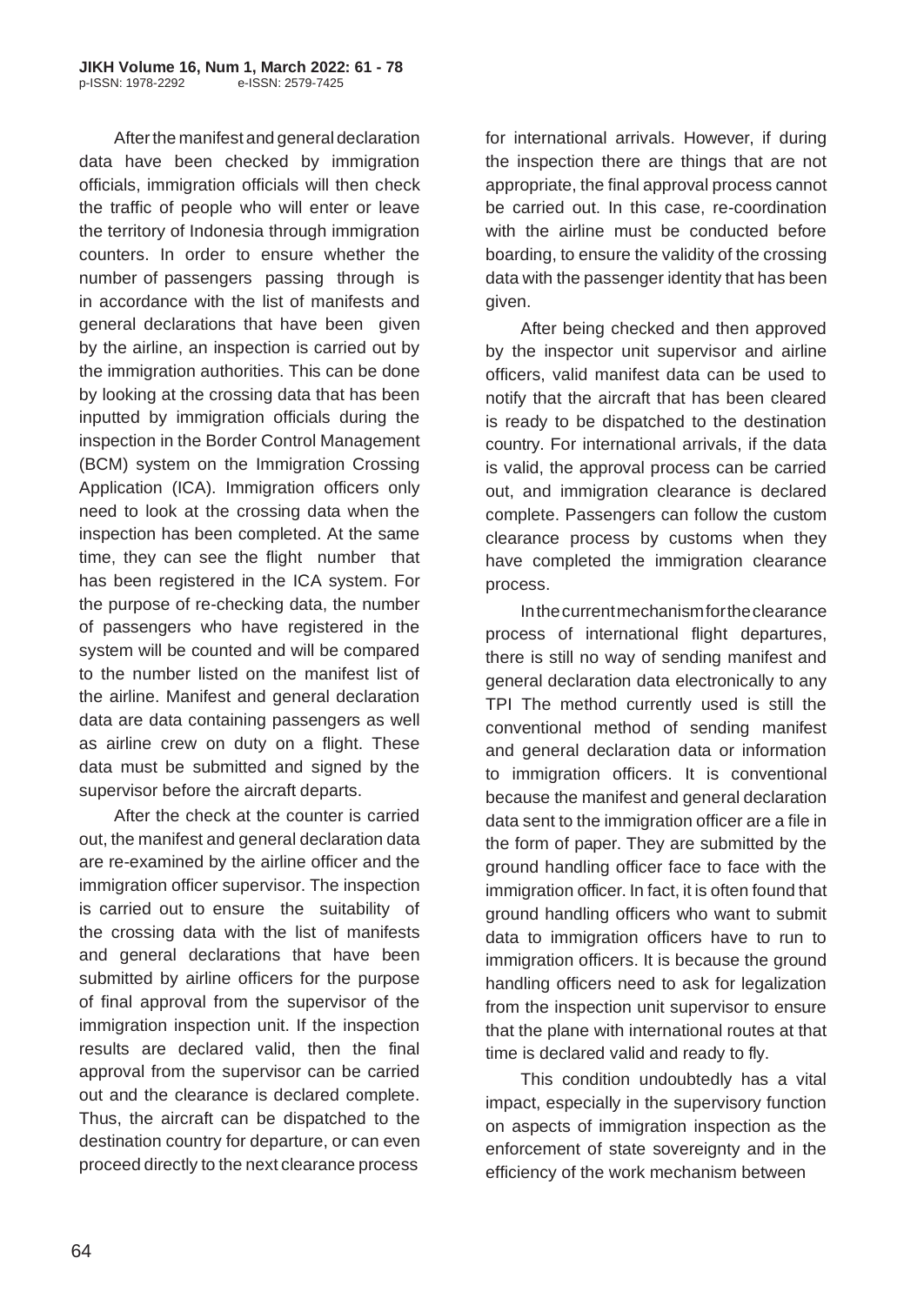the two parties due to data management that is not well structured. Based on the results of observations in the field, there are still many archives or physical documents that accumulate and resulted in the full volume of archive space at the immigration inspection unit. In addition, the accumulation ofarchives or physical data (hard copies) also results in increasing paper usage which means increasing the volume of paper waste, and incoming data is not stored neatly.

This happens because there are still many Air Immigration Checkpoints that have not yet built a technology system in the form of an application to improve the efficiency ofthe performanceofimmigrationofficersandground handling officers in completing departure and arrival clearances for international flights. In the absence of such a system, the clearance process for international flight departures requires a relatively long duration of completion. In addition, the data that has been obtained is not stored systematically. Furthermore, for investigation purposes or data matching, immigration officers often experience obstacles when they want to find flight manifest and general declaration data that have passed some time ago

For this reason, from the factual conditionsinthefieldthathavebeenexplained, every Immigration Office should have an Air Immigration Checkpoint that should be able to utilize information technology. The utilization of this technology can improve the supervisory function on aspects of immigration inspection as an enforcement of state sovereignty and the efficiency of the performance of immigration officers and ground handling officers in completing the clearance of international departures and arrivals. Through information technology, it is also expected that immigration can make a system that is used as digital data processing and storage, and can assist immigration officers in making arrival and departure

reports at any time.

As an illustration, based on crossing data at the Juanda Airport Immigration Checkpoint Surabaya for a period of 4 (four) years, 2018- 2021, it can be illustrated in this table:

**Table.1. Traffic Statistics 2018-2021 of Juanda Ariport in Surabaya**

| Year                                             | 2018                                         | 2019                     | 2020 | 2021 |
|--------------------------------------------------|----------------------------------------------|--------------------------|------|------|
| Arrival                                          | 974.829                                      | 949.986  196.142  72.038 |      |      |
|                                                  | Departure 1.103.706 1.051.291 182.605 10.928 |                          |      |      |
| Source: Directorate General of Immigration, 2022 |                                              |                          |      |      |

From the data above, it can be seen that the number of crossings has decreased very drastically due to Covid-19 (Corona virus disease). Covid-19 is an infectious disease caused by a virus that was only discovered recently. The presence of this virus has resulted in a weakening of the activities of various economic sectors. In Indonesia itself, it is undeniable that the economic situation is very unstable. Large-scale social restrictions indirectly limit the implementation of economic activities in the community. The presence of Covid-19 has changed the order of life in global and national aspects<sup>9</sup> Consequently, it affects the arrival of foreigners to Indonesia.

It can also be seen in the field that there is an irregular accumulation of manifest data archive. This condition undeniably provides an opportunity and makes one of the Immigration Technical Implementation Units, namely the Class I Immigration Office Special TPI Surabaya to implement an information system that is expected to support the efficiency of immigration officers' performance in completing the clearance process for international departures and arrivals. This information system is also expected to be able to store manifest and general declaration data on each flight schedule through the

<sup>9</sup> Dwina I., "Melemahnya Ekonomi Indonesia Pada Sektor Pariwisata, Akibat Dampak Dari Pandemi Covid-19" (2020): 8.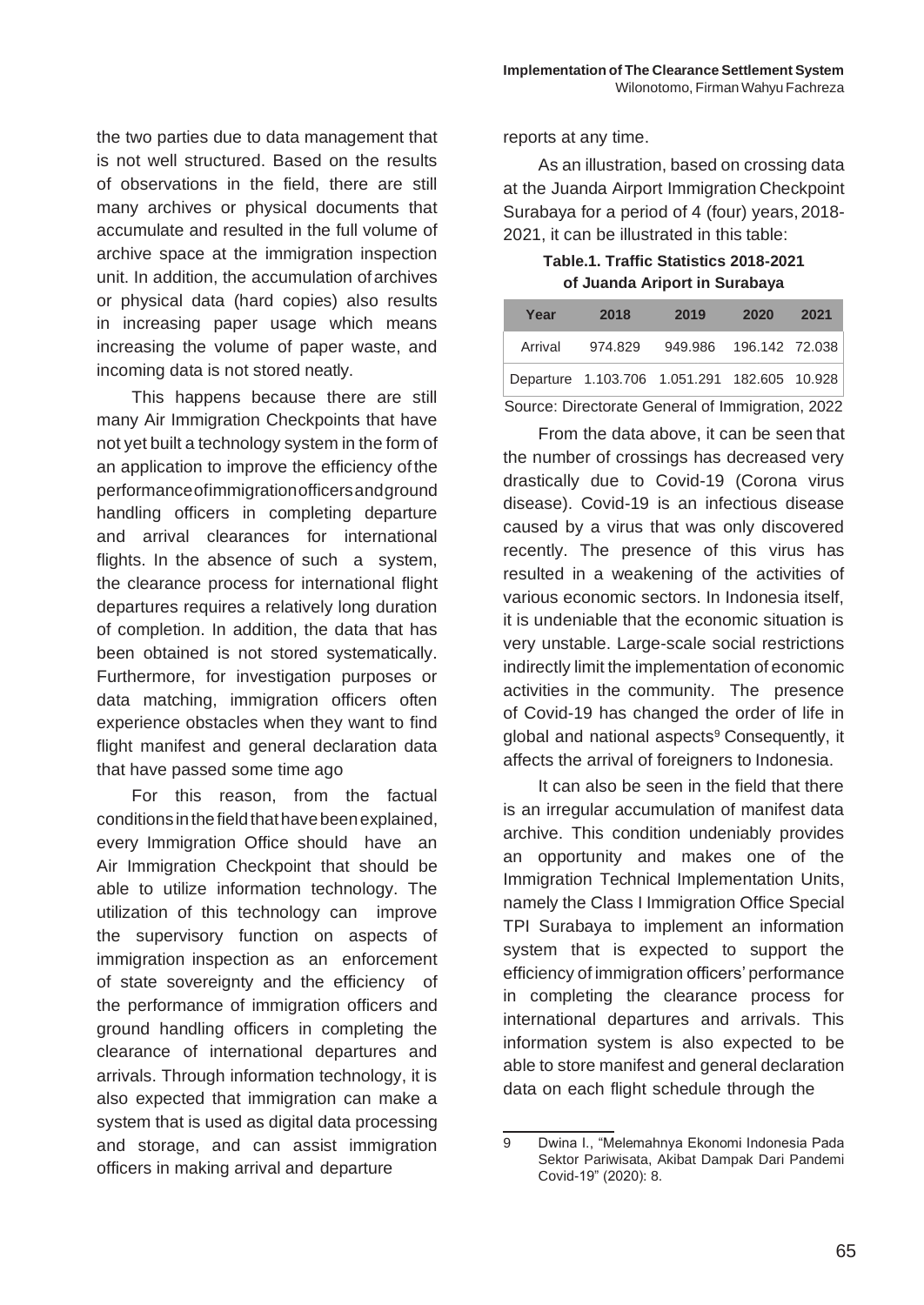implementation of the Juanda Surabaya Immigration Manifest System *(SiManis Juara).* The application system is used to record, as well as to store data (archives) of all existing activities at the Immigration Checkpoints, which are managing, storing and recapitulating manifest and general declaration data, deportations, departure delays (Not to Landing), Limited Stay Visas, rejection of the arrival of passengers, and protocol activities.

This application system was launched in mid-November 2020. It was immediately implemented by the Immigration Checkpoints sector in assisting the process of completing the clearance of international departures and arrivals at the Immigration Checkpoints of JuandaAirportSurabaya.Initsimplementation, this application system seeks to help the performance of the Class I Immigration Office for Immigration Checkpoints of Surabaya and of course provide convenience benefits for stakeholders in the field. This clearance settlement system is considered to be able to ease the airlines in processing manifest and general declaration data on each international flight schedule. Of course, airlines are expected to assist ground handling officers in sending manifest and general declaration data which will be checked by officers and legalized by immigration officers during the clearance process for international departures and arrivals.

The clearance process for international departures and arrivals carried out by the technical field of Immigration Checkpoints is very vital, especially in the supervisory function on aspects of immigration inspection as the enforcement of sovereignty in the Republic of Indonesia. It is because when the clearance process takes place, there is a filtration stage for citizens of Indonesia (WNI) and foreign citizens (WNA) who will enter Indonesian territory. Regarding this filtration stage, there is a selective policy which states

that only beneficial people are allowed to enter Indonesian territory. Beneficial people referred to in this case are those who can contribute as well as have an impact in helping to drive economic sector in Indonesia.

Based on a selective policy that supports the value of human rights, it regulates that those foreigners who enter the territory of Indonesian sovereignty and obtain a residence permit in the territory of Indonesian sovereignty must meet the criteria for their purposes and objectives. Based on the policy above, only foreigners who provide benefits in relation to the protection of national interests and do not pose a threat to security and public order and morals may enter or leave the territory of Indonesia.<sup>10</sup>

#### **Research Questions**

From this background, the formulation question of the problem studied is: What are the strategic efforts that must be made so that the completion of departure and arrival clearances at International Airports can be implemented at International Airport Immigration Checkpoints throughout Indonesia?

## **Objectives**

The purpose of this study is to identify and analyze innovations from the implementation of the manifest system carried out at the Immigration Office Special Class I for Immigration Checkpoints in Surabaya, especially Juanda International Airport of Surabaya. Therefore, the completion of departure and arrival clearance at the International Airport can be implemented at the Immigration Checkpoint International Airport throughout Indonesia as the executor of the supervisory function on aspects of immigration inspection as an enforcement of state sovereignty.

<sup>10</sup> "Law Number 6 of 2011 on Immigration."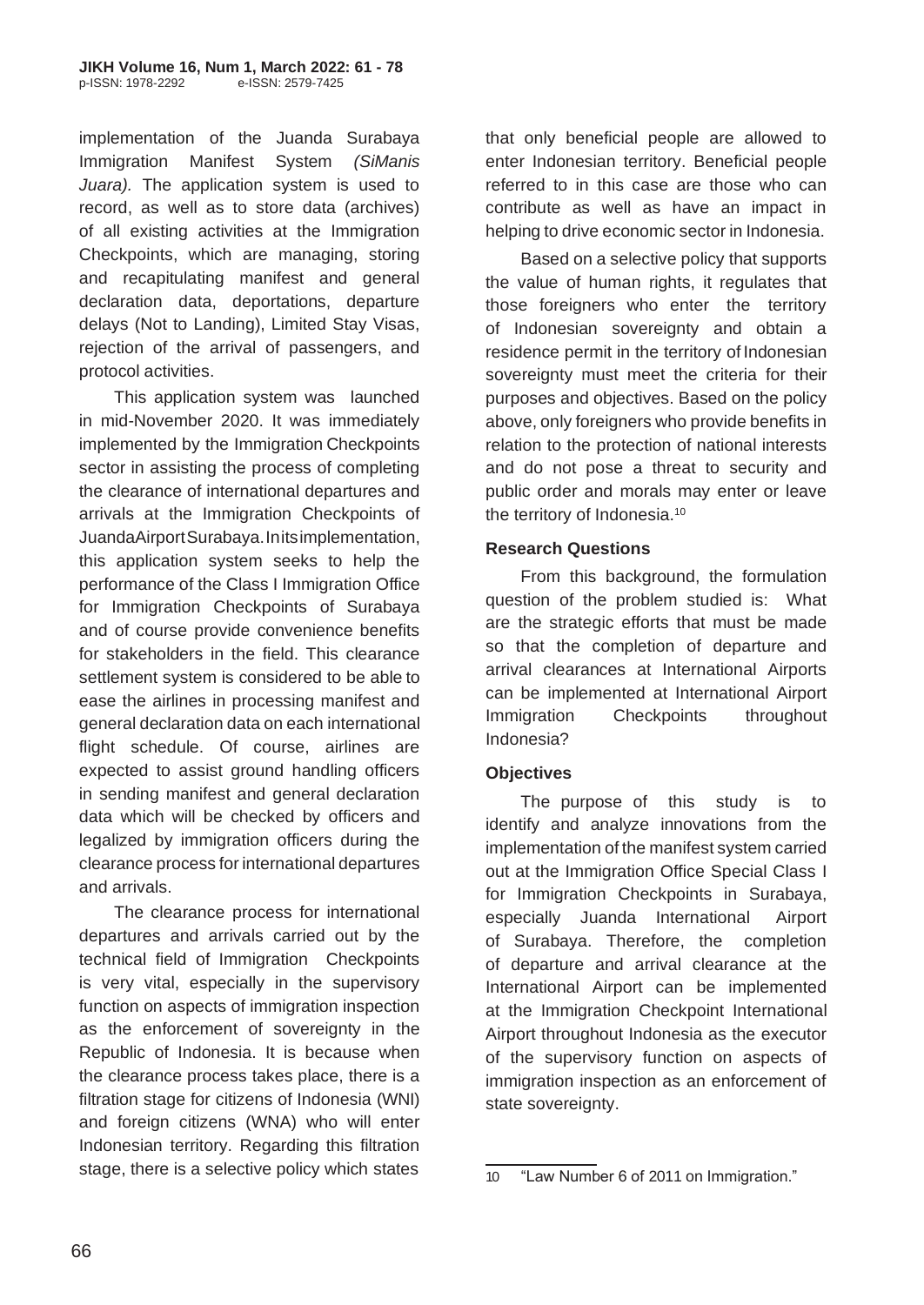### **Research Methods**

### **1. Research Approach**

This research was a descriptive study which explained the current condition of the research subject based on the facts that had arisen. Descriptive studies were included not only for collecting and editing data, but also analyzing and interpreting data.<sup>11</sup> As for the approach, a mixed method was used adapting the concept of Creswell through a combination of several methods of data collection and analysis. By doing so, it resulted in a "mixed method" by combining quantitative and qualitative data collection methods.<sup>12</sup> Mixed methods allowed researchers to numerically measure observed indicators, hence researchers of this study used quantitative approach in order to collect data through statistical analysis. Statistical quantitative analysis applied in this research was a descriptive statistical analysis. Analysis was performed towards responses from respondents who participated in survey, both direct and online (Google Forms).This research also applied qualitative approach with the power of words. Specifically, when it comes to visual representations such as schemes, diagrams, and pictures, qualitative approach allowed researchers to describe through a narrative in order to give in-depth, yet easy to understand explanations as well as holistic interpretations. Open interviews were conducted to 64 potential respondents with independent and insightful answers. The interviews were carried out by contacting respondents personally regarding the topic of research.<sup>13</sup>

Meanwhile, in order to obtain information about the Implementation of Juanda Immigration Manifest System Application in Surabaya, data collection was conducted at Special Class I Border Control Immigration Office, Air Immigration Checkpoint (TPI), airlines in Juanda Airport Surabaya, and Directorate General Immigration.

## **2. Population and Sample**

This research took the population and samples at the Special Class I Border Control Immigration Office Surabaya and airlines in Surabaya. Research respondents were officials, immigration officers, and airlines passengers of Juanda Immigration Manifest System application in Surabaya. The method used in sampling was target sampling where population and samples were selected based on the characteristics according to the research objectives. Target sampling was a form of nonprobability sampling. Researchers did not seek a random sample of study participants. The purpose of intentional sampling was to strategically investigate cases/participants so that the samples answered to pre-determined investigative questions. Researchers decided this action to ensure the obtained samples to be sufficiently varied and differ from one another in terms of main characteristics associated with the research questions. Through a nonstochastic sampling approach or target sampling, researchers cannot generalize results to all population.<sup>14</sup> and also the standard number of research samples is a minimum of 30 units.<sup>15</sup>

*<sup>11</sup>* Hadari Martini Nawawi, *Instrumen Penelitian Bidang Sosial (Yogyakarta: Gadjah Mada University Press)*, 2006: 25.

<sup>12</sup> Jhon W Creswell, *Research Design Pendekatan Kualitatif, Kuantitatif, Dan Mixed (Yogyakarta: Pustaka Pelajar)*, 2016: 13.

*<sup>13</sup>* Poerwandari, *Pendekatan Kualitatif Untuk Penelitian Perilaku Manusia (Jakarta: Fakultas*

*Psikologi Universitas Indonesia)*, 2001: 56.

<sup>14</sup> Alan Bryman, *Social Research Methods, Journal of Chemical Information and Modeling, Fourth. (New York: Oxford University Press Inc)*, 2013: 329.

<sup>15</sup> Nasution, *Metode Research (Jakarta: PT. Bumi Aksara)*, 2003: 19.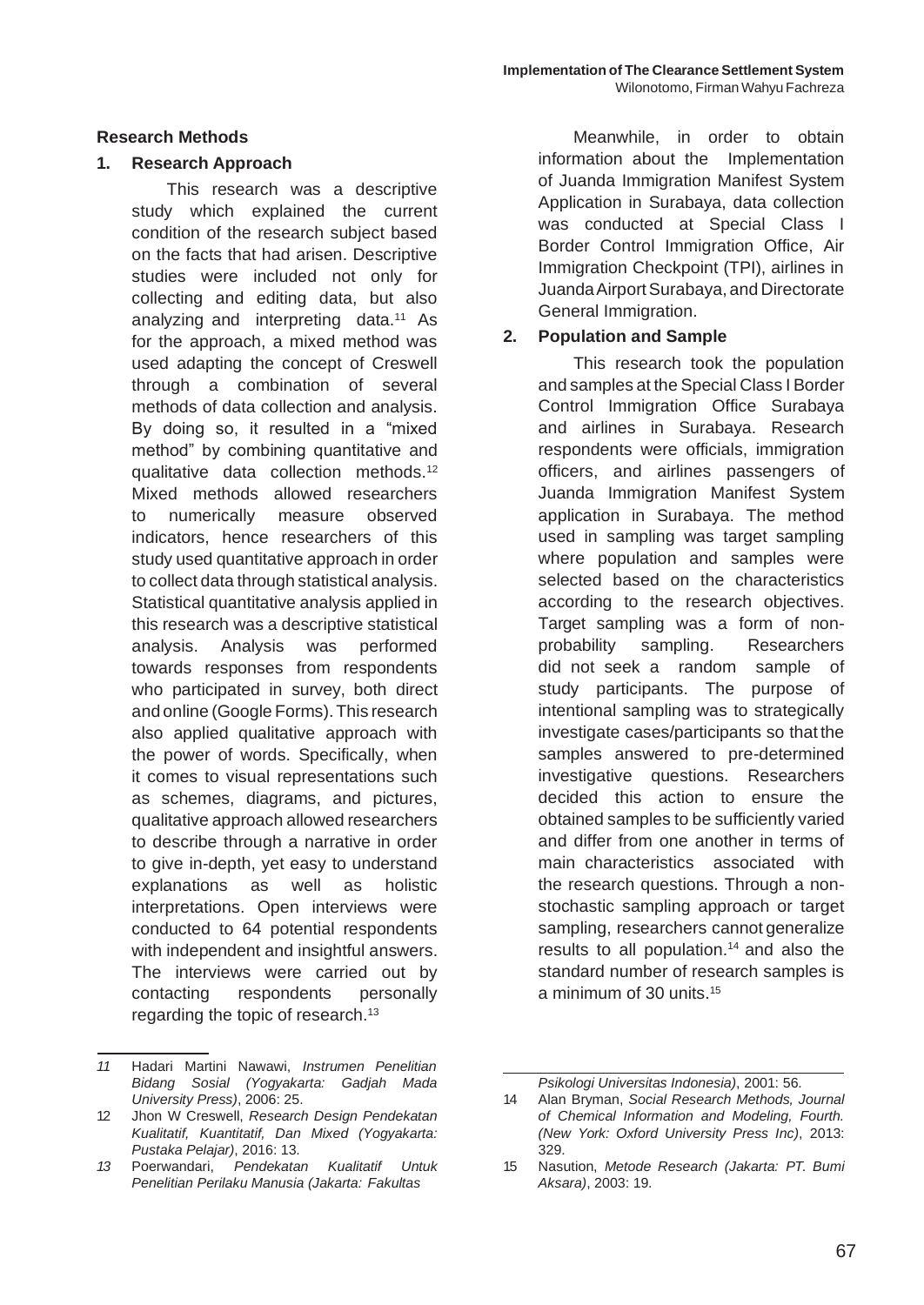## **3. Data Collection Techniques and Tools**

Research is started from data collection, data selection, data presentation, and conclusion / verification.<sup>16</sup> In this research, data collection was conducted using the following techniques:

- a. Detailed interview (Google application forms and interview questionnaires);
- b. Documentation and literature study in relation to research problems by completing theories, basic data, and supporting research data.

## **4. Data Processing**

Data processing was performed using the following procedure:

- a. Compiling aggregate respondent data;
- b. Making records of interpretation summary of interview results, observations, and memos. These were survey questions collected or reviewed by other informants;
- c. Gathering documents in relation to planning in corresponding facility;
- d. Organizing collected data into groups including their use in data analysis; and
- e. Measuring and determining values. This was the process to simplify respondents' answers and determine an organized value according to the number of choices available in the questionnaires.

#### **5. Data Analysis**

In the context of research, analysis activity is a work process following to procedures of work before the research is documented through report writing.<sup>17</sup> This research analysed data by including questionnaire data, calculating values, and describing analysis output towards indicators. Analysis results provided descriptions and discussions on various factors triggering strengths and weaknesses in each measured indicator/variable. Based on the previous information, a conclusion could be drawn using patterns from collected data. A descriptive presentation was presented as relevant to obtained data and also in accordance with the studied problems.

The context of this research was an analytical activity consisted of a series of work processes. It started from preparations before the survey until the documentation as a comprehensive report. Analysis consisted of questionnaires data, calculated values, and analysis result descriptions of each indicator. Analysis results were discussions or explanations about various indicators affecting strengths and weaknesses of measured indicators. In this stage, a conclusion would be drawn from presented data and descriptively explained by connecting between problems and obtained data. After that, logical elaborations were presented based on the objective and systematic data analysis of existing phenomena supported with relevant theories.

#### **6. Research Indicators and Variables**

The implementation concept proposed by George C. Edwards III (1980) becomes a reference in this research. In this model, there are 4 (four) variables in the implementation of public policy, namely: communications, resources, dispositions (attitudes), and bureaucratic structures.<sup>18</sup>

All these 4 (four) variables had to be implemented simultaneously. It is because they shared strong connection to each other. In addition, these variables aimed to increase understanding of

*<sup>16</sup>* Sugiyono, *Metode Penelitian Kualitatif, 3rd Ed. Yogyakarta: Alfabeta*, 2017:49.

<sup>17</sup> Husein Umar, *Metode Penelitian Untuk Skripsi Dan Tesis (Jakarta: Rajawali Press)*, 2013: 32.

<sup>18</sup> George C Edwards III, *Implementing Publik Policy. Congresinal, Quartely Press*, 1980: 38.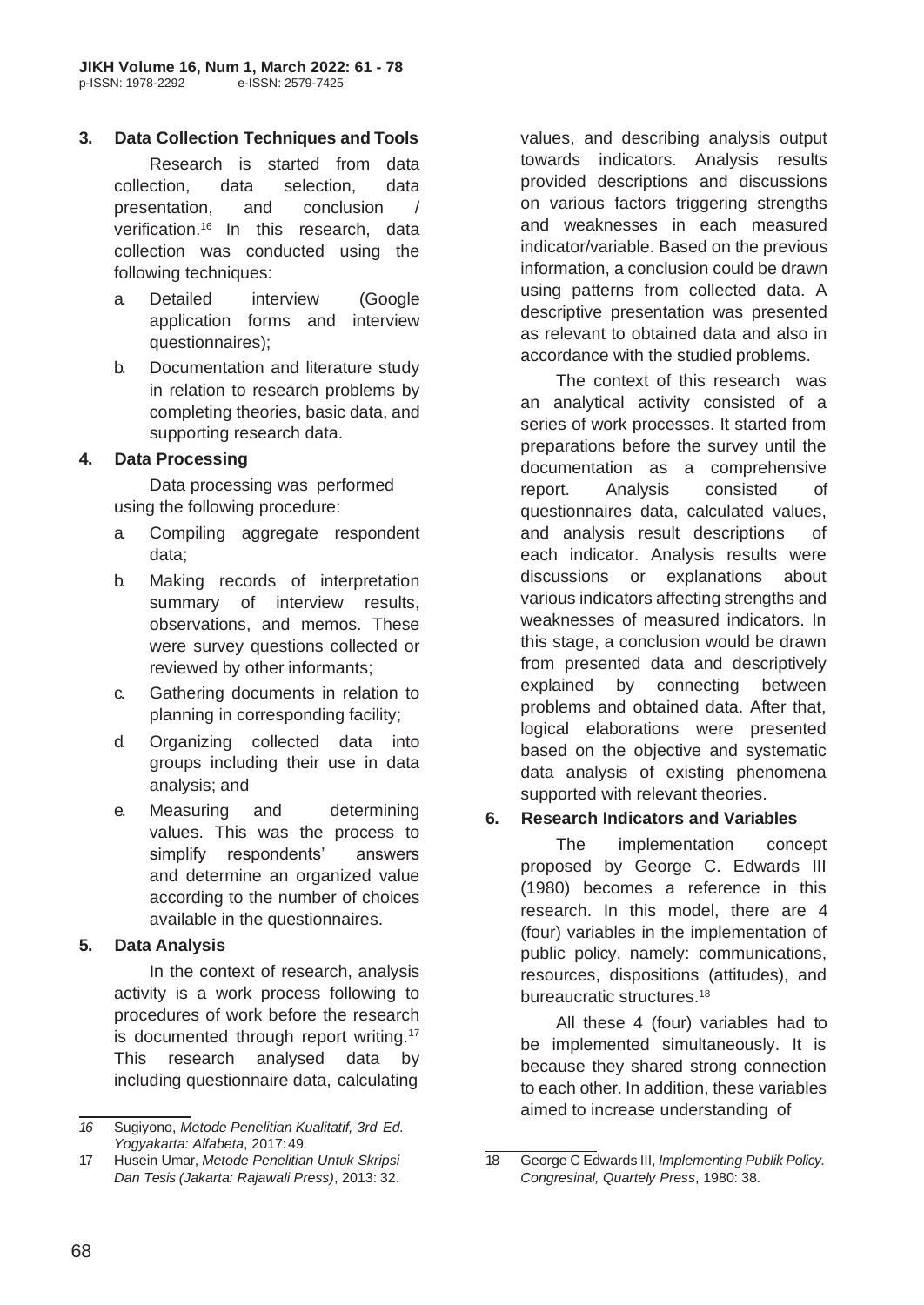policy implementation. Simplification of understanding was done by breaking down the implementation into principal components. Policy implementation was a dynamic process that includes the relationship of many factors. Subcategories were displayed according to fundamental factors so that the impacts on implementation could be identified.

#### **Diagram 1. Direct and indirect impacts of implementation.**



Source: George Edwards III: Implementing Public Policy, 1980.

According to George C. Edwards III, there are several influencing factors as follows:

a. Communication:

This variable is an important indicator and cannot be separated under any circumstances, as well as having a fatal role in the implementation of a policy product. This aspect requires the policy implementers to understand what must be implemented, which targets are the goals so that they can be relayed to target groups, in order to decrease implementation distortions.<sup>19</sup>According to George C. Edward III, policy communication has several dimensions, namely transmission, clarity, and consistency.<sup>20</sup>

b. Resources:

A satisfactory policy implementation (clearly conveyed and consistently implemented) will not be effective unless the implementer has sufficient resources. Resources can be fulfilled in several categories. They include Human Resources, implementer competencies and financial resources.

c. Dispositions/Tendencies (Attitudes):

Disposition is a part of the attitudes of policy implementer.This means that if the policy is expected to be effective, implementer needs to know not just the policy itself, but also they have abilities to carry out agreements carefully.<sup>21</sup> Attitudes and responses of the implementer are also a benchmark of success and effectiveness of a policy. The benchmark results of a policy will be used as evaluation materials for taking further actions.

d. Bureaucracy Structures:

Hierarchical structure of the organization has the function of implementing a policy that has a significant influence on the implementation of the applied policy. Aspects of the organizational structure are Standard Operating Procedures (SOP)

- 20 Syawaludin Lubis, "Implementasi Application Programming Interface (API) Dalam Upaya Peningkatan Pengelolaan Dan Pelayanan Informasi Publik Pada Kantor KPU Kabupaten Tapanuli Selatan" (Universitas Medan Area, 2017): 73.
- 21 F. Firdausi D. Setyawan, A. Piantono,"Model George Edward III : Implementasi Peraturan Daerah Nomor 2 Tahun 2018 Tentang Kawasan Tanpa Rokok Di Kota Malang," *Jurnal Ilmiah Politik, Kebijakan, dan Ilmu Sosial* 3 (2021): 9–19.

<sup>19</sup> A. G. Fallis, "Teori Kebijakan Implementasi," *Journal of Chemical Information and Modeling* 53 No. 9 (2013): 1689–1699.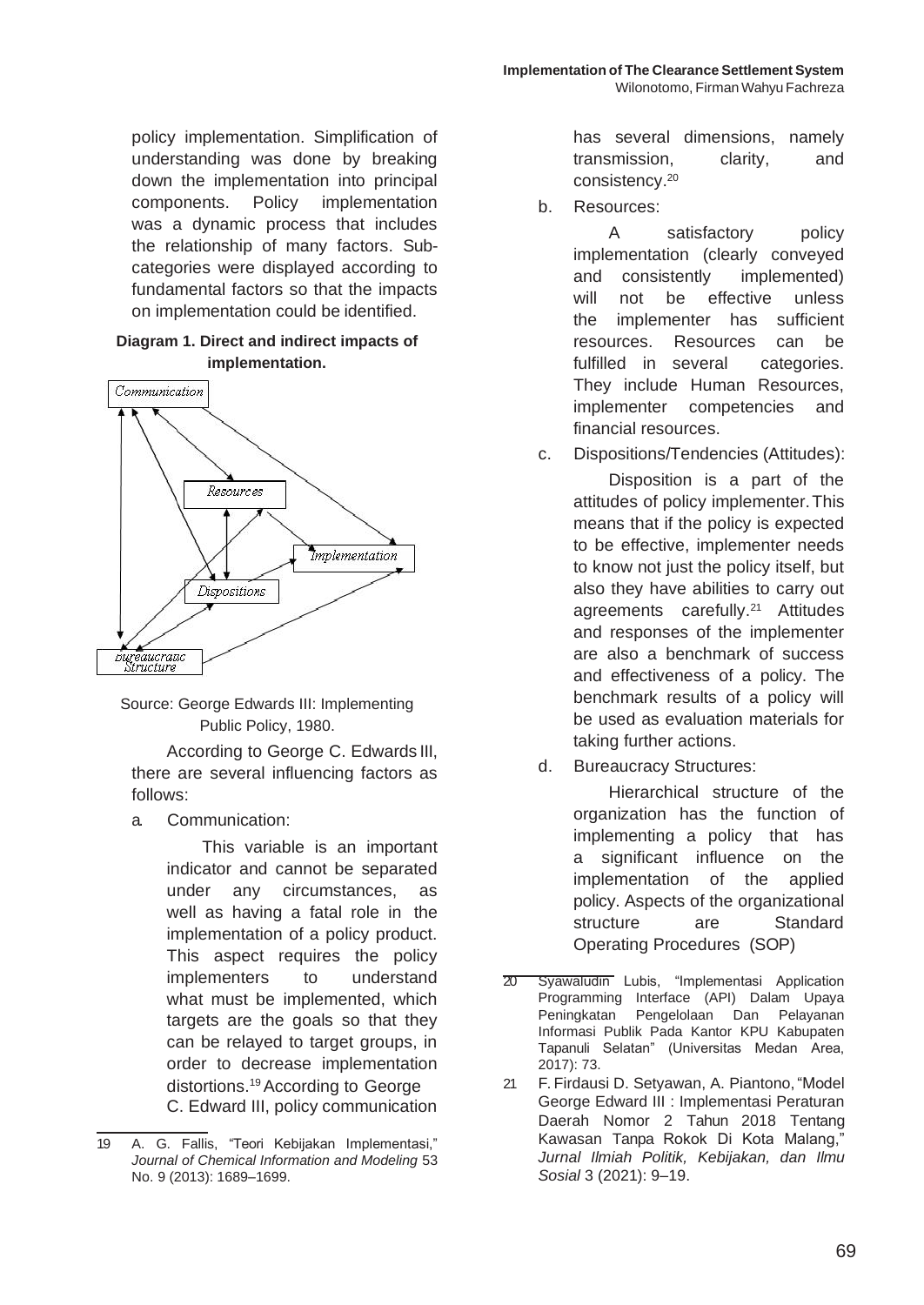and fragmentation. Prolonged bureaucratic structures tend to cause a decrease in the level of supervision and cause problems, such as complicated and complex bureaucratic procedures that make organizational activities inflexible in all situations.

## **DISCUSSION**

George C. Edward III (1980) theory is used to explain about the manifest system implementation which is used to settle clearance at Immigration Checkpoint (IC). This concept states 4 (four) variables in policy implementation, namely Communications, Resources, Dispositions or Attitudes, and Bureaucratic Structure. From these variables, questionnaire about clearance settlement system implementation in Immigration Checkpoint (IC) were spread. From the qualified questionnaire results, the respondents characteristics can be described as follow:

## **Figure 1. Respondents' Characteristics**



Source: data processing, 2022

Based on the table above, taken from the respondents' position, it can be discovered that the number of respondents in structural position is 12,50%, immigration employees/ staff is 59,37% and the rests are 28,12%.





Source : data processing, 2022

Based on the table above, it explains that the number of respondents who have taken the position less than 1 (one) year is 9,37%. Respondents who have taken the position between 1 (one) until 5 (five) years are 35,93%. Meanwhile, respondents with the position more than 5 (five) years are 54,68%.

Next, the analysis will be conducted. The results from this research will be taken from the mean total score of each variable. The related variables are communications variable, resources variable, dispositions/ attitudes variable, bureaucratic structure variable. The results of this research will also be taken from the deep results of the interview. After that, the results of mean total score are assessed through the following classification:

#### **Table 2. Mean Total Score Classification**

| Score range          | <b>Classification</b> |
|----------------------|-----------------------|
| 4.20 < X             | Very Good             |
| $3,40 < X \leq 4,20$ | Good                  |
| $2,60 < X \leq 3,40$ | Quite Good            |
| $1,80 < X \leq 2,60$ | Less Good             |
| $X \leq 1.80$        | Very Less Good        |

Source : data processing, 2022

Variable total score results are the accumulation of all indicators in the measured variables from those 4 (four) variables. The following is the analysis:

### **1. Communications Variable**

Communications variable is operated in the form of 4 (four) indicators/questions.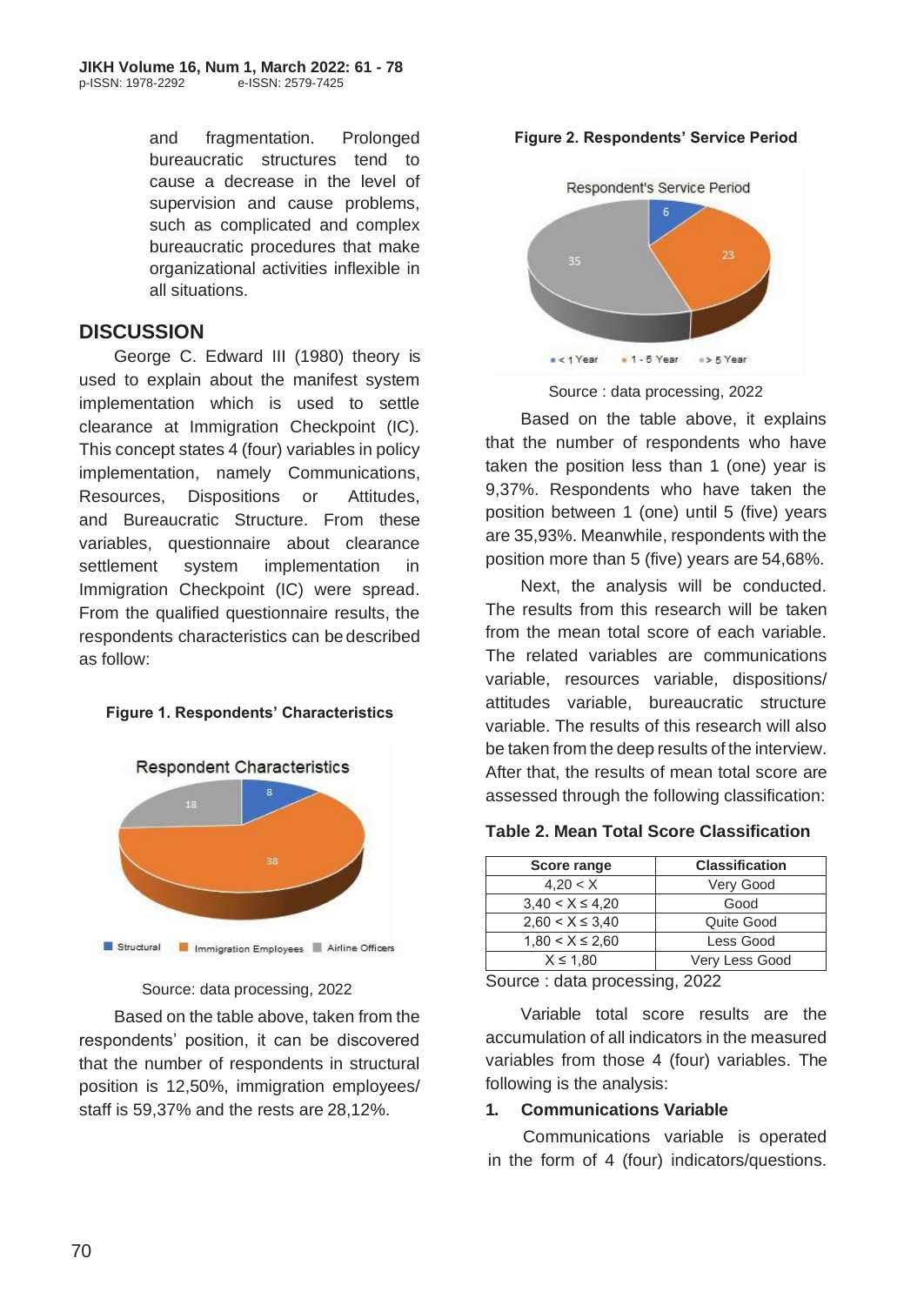The following table is the mean total score of communications variable:

**Table 3. Mean Total Score Communications Variable**

| No. | Questions          | Mean  |
|-----|--------------------|-------|
| 1   | Question 1         | 2,50  |
| 2   | Question 2         | 3,95  |
| 3   | Question 3         | 3,90  |
|     | Question 4         | 3,25  |
|     | <b>Total Score</b> | 13,60 |
|     | Mean Total Score   | 3,40  |

Source: data processing, 2022

Regarding the communications variable, the value 3,40 of mean total score means that the existed communications are in the good condition. This value shows that the majority of the officials, employees/staff at Immigration Checkpoint (IC) and the airline officers have already known about the Act No. 6 of 2011 concerning the fourth immigration part about the obligation of conveyances' person in charge, in article 18, and also the Minister of Law and Human Rights Regulation Number 44 of 2015 concerning the Checking Procedure of Coming In and Coming Out of Indonesian Territory at Immigration Checkpoint, article 4 (four) number 1 (one) letter (a) and (b) and also the standardization from International Civil Aviation Organization (ICAO) concerning the passenger data checking and the airline crew's identity which is existed in the manifest and general declaration list that covers several main aspects. They also already understood the intention and purpose of the settled policies. Furthermore, they also have already known and understood about the policies through some conducted socialization activities. In each socialization activity, the Special Class I Immigration Office of Surabaya Immigration Checkpoint always gives materials concerning those policies. It shows that the policies are known and understood by the officials, employees/staff at the Immigration Checkpoint (IC) and the airline officers as the policies executioner.

Most of the officials, employees/staff at the Immigration Checkpoint (IC) and the airline officers also have already known about the matters that they have to do in order to implement those policies. To carry out those policies, they have conducted activities related to the development efforts of clearance settlement system. These efforts are to make the clearance system in line with the main duties and functions and also the authority of the Special Class I Immigration Office of Surabaya Immigration Checkpoint. Various activities have been held in order to implement the clearance settlement system in the Immigration Checkpoint (IC). The clearance settlement system is also supported by the existed conformity between the visions, missions, and purposes in Immigration Directorate General. Therefore, they can be the guidelines for the officials who handle the clearance settlement system in order to materialize the same purpose. This purpose is making the supervision functions in immigration checking aspects as the sovereignty enforcement of the the Unitary State of the Republic of Indonesia (NKRI). Based on those reasons, it means that the communications happened at the Special Class I Immigration Office of Surabaya Immigration Checkpoint in implementing those policies have run well/in a good condition. As stated by George C. Edward III, the communication policies have several dimensions, namely transmission, clarity, and consistency dimension. Therefore, it can be predicted that the communication factors at the Special Class I Immigration Office of Surabaya Immigration Checkpoint will support the policies implementation concerning clearance settlement system for the international departure and arrival in Immigration Checkpoint as one of the supervision aspects in immigration checking aspect as the sovereignty enforcement of the Unitary State of the Republic of Indonesia (NKRI).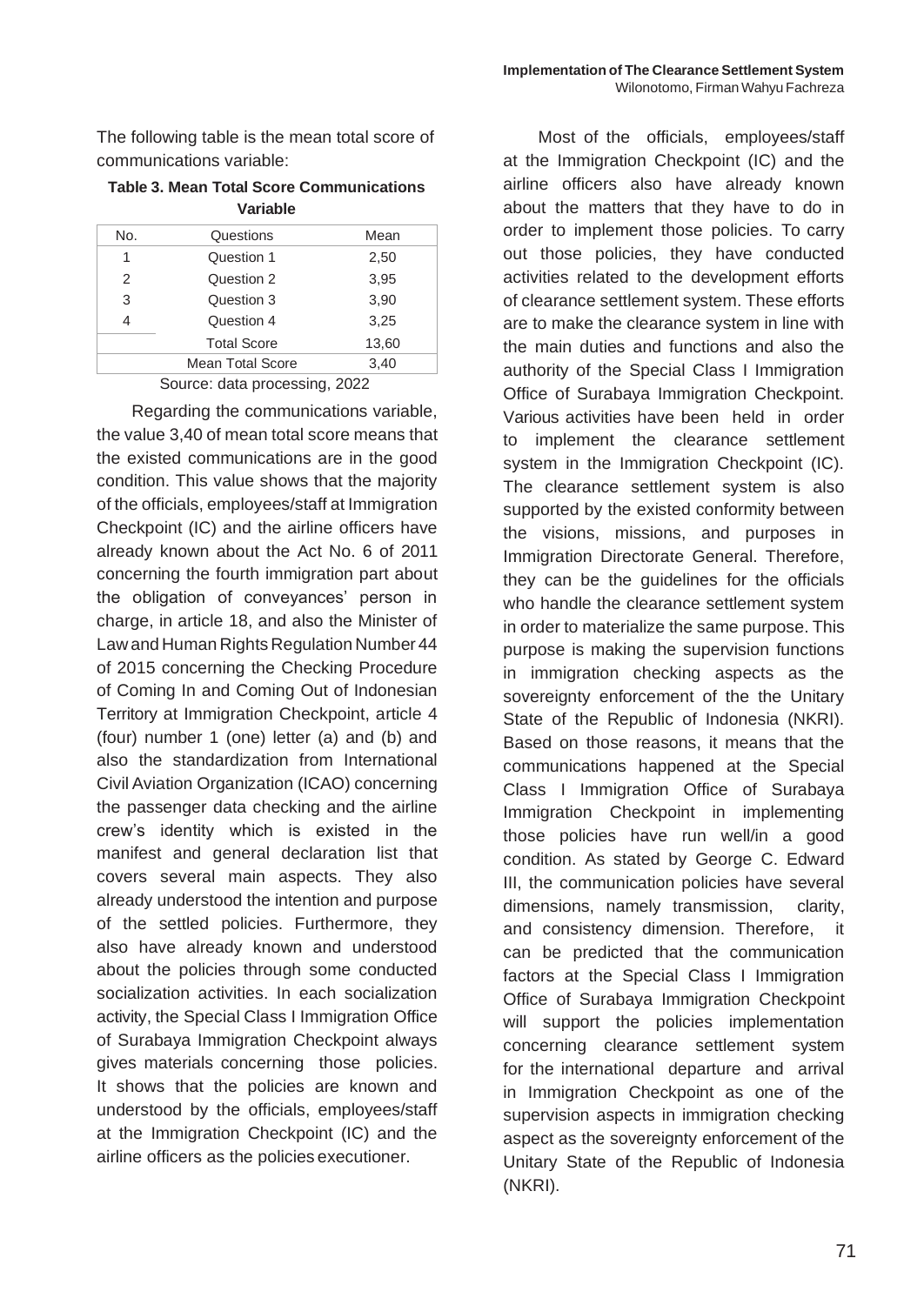### **2. Sources Variable**

Sources variables (resources) are operated in the form of 5 (five) indicators/ questions. The following is the result of calculating the mean score of the resource variable (resource):

#### **Table 4. Variable of Mean Total Score of Sources**

| No. | <b>Questions</b>   | <b>Mean</b> |
|-----|--------------------|-------------|
| 1   | Question 1         | 1,60        |
| 2   | Question 2         | 1,65        |
| 3   | Question 3         | 2,00        |
| 4   | Question 4         | 2,35        |
| 5   | Question 5         | 2,60        |
|     | <b>Total Score</b> | 10,20       |
|     | Mean Total Score   | 2.04        |

Source : data processing, 2022

By seeing the sources variable table, the value of 2,04 mean total score means that the sources (resources) condition is less good. The less good condition covers the human resources, fund, also the facility and infrastructure in supporting the clearance settlement system of international departure and arrival in Immigration Checkpoint (IC). That mean total score value means that most of the resources handling the manifest system haven't got any employees/staff to specifically handle the creation and development of manifest system with the sufficient number.

In some fields, the main duties and functions are in line with the development efforts of the manifest system. However, those fields haven't got any employees/ staff (human resources) who directly handle the development of manifest system. Even so, according to the main duties and functions, the all existed staff/officers/employees conduct the activities that support the development efforts of that manifest system. Most of them haven't got any provision of knowledge and skill through the education and technical training concerning the development efforts of the manifest system. This training itself is provided by the Special Class I Immigration Office of Surabaya Immigration Checkpoint

and other institutions which have the competence in conducting the training.

In addition to carry out the manifest system development activity, the Immigration Checkpoint (IC) has not allocated any fund specifically and sufficiently to conduct the implementation of manifest system development efforts. In order to support the development activity of the manifest system both in routinely and temporarily, the fund is taken from the Government Revenue and Expenditure Budget (APBN) which is earned from the budget revision. Besides that, in doing the policies related to manifest system application, it hasn't given the coordination support to the airlines to add more human resource conducting the manifest application system in the future.

Based on all the reasons above, the sources existed at the Special Class I Immigration Office of Surabaya Immigration Checkpoint, the availability of airlines officers are not sufficient enough to conduct manifest system. This insufficiency is related to the human resources, budget/fund, coordination and the facility or infrastructure that are still not good enough. As what George. C. Edward III has stated, the sources factor will support for the success of the policies implementation of manifest system development. Therefore, it can be concluded that the sources in implementing the policies are very important matters. Without the sources, the policies that have been settled on the paper would probably only be a plan and would have never been actualized.

## **3. Disposition Variable/Tendency (Attitude)**

Disposition Variable / Tendency (Attitude) was done in 3 (three) form of indicators / questions. This following table is the result of calculating mean score of the disposition variable: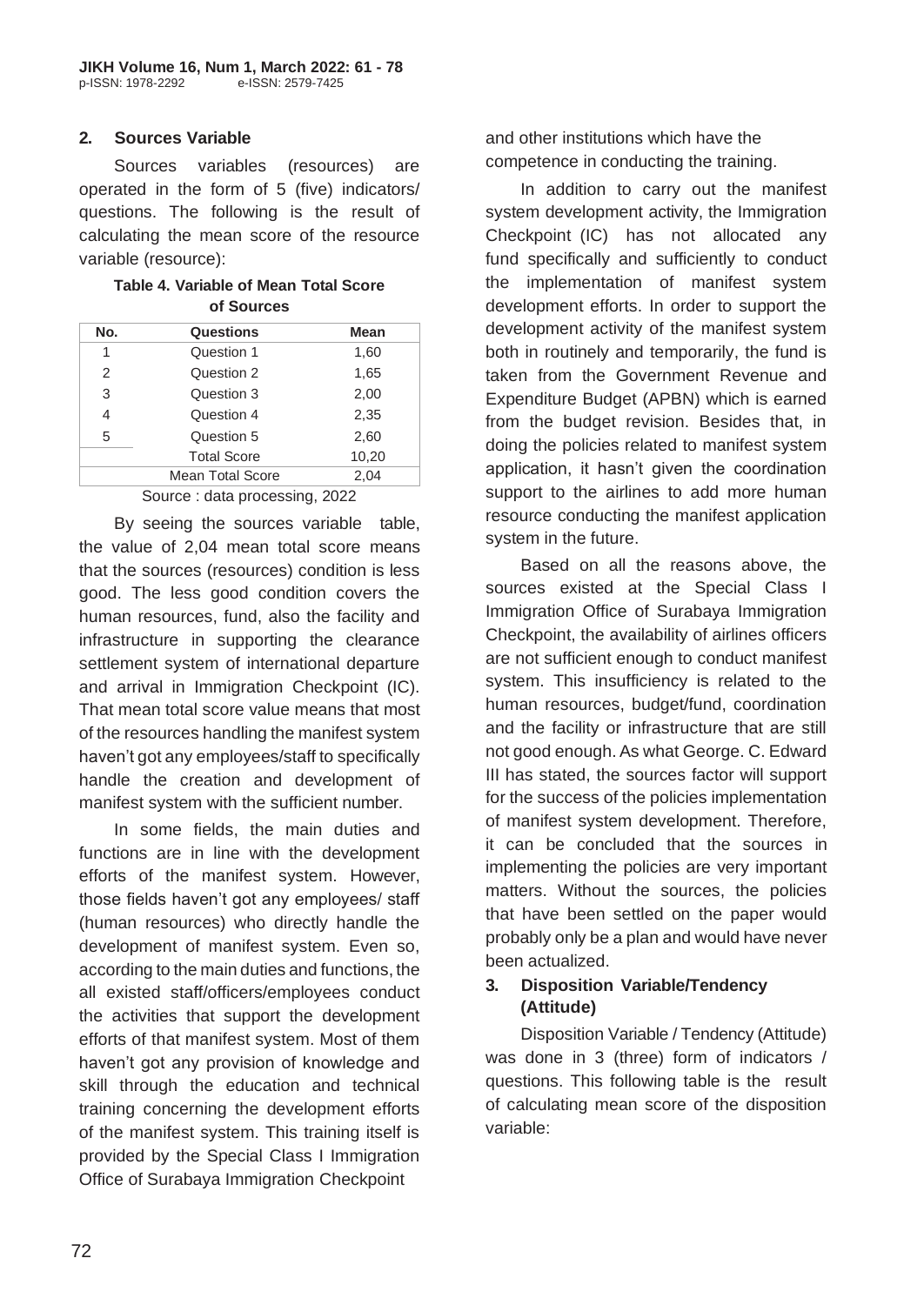| <b>HODIO 0. TOtal OUDIC OF DISPOSITION</b><br>Variables Mean |            |             |  |
|--------------------------------------------------------------|------------|-------------|--|
|                                                              |            |             |  |
| No.                                                          | Questions  | <b>Mean</b> |  |
| 1                                                            | Question 1 | 3.75        |  |
| $\mathcal{P}$                                                | Question 2 | 3.70        |  |
| 3                                                            | Question 3 | 4.05        |  |

**Table 5. Total Score of Disposition** 

Mean of Total Score 3,83 Source: data processing, 2021

Total Score 11,50

By looking at the table of disposition variables above, it is seen that the mean total score of the disposition/ tendency variable (Attitude) is 3.83. This value means the disposition / tendency (attitude) from the application users are in good condition. The application itself has been done systematically by officials, officers/employees at the Immigration Checkpoint (TPI) and airline officers who handle the manifest system. Based on the mean total score, it means that all stakeholders have a positive attitude towards the implementation of the policy. In general, they reckon this policy as necessary in accomplishing the vision, mission and goals. Thus, they can employ the policy as a guide / reference to execute their intentions to develop a system for conductinginternational arrivals and departures clearance through Immigration Checkpoint (TPI). All units in the Directorate General of Immigration should establish an integrated pattern of action and the Special Class I Immigration Office TPI Surabaya in particular functions as a key player in the implementation of the manifest system .

Most of the officials, officers / employees also have the same point of view as the Directorate General of Immigration in implementing the policy in order to accomplish the same goal. The goal itself is making the supervisory function on immigration inspection as the enforcement of the sovereignty of the Unitary State of the Republic of Indonesia (NKRI). This perspective is manifested in the form of implementing a system for completing international departure and arrival clearances

at Immigration Checkpoints (TPI) based on the officers' main duties and functions. Therefore, the existing officers / employees can be considered enthusiastic and with a high commitment to execute the implementation of manifest system.

Based on the statements above, the condition of the disposition/tendency variable (attitude) that handles the manifest system at the Immigration Checkpoint (TPI) can be assessed as a good/positive criteria. In accordance with the opinion of George C. Edward III who stated that the communication policy has several dimensions, including the dimensions of transmission, clarity and consistency, so it can be predicted that the disposition factor/tendency (attitude) towards officials, officers/employees in Immigration Checkpoint (TPI) and airline officers who handle the implementation of the manifest system have been able to reinforce the success of the implementation of this policy.

#### **4. Bureaucratic Structure Variable**

Bureaucratic Structure variable was also done in 4 (four) indicators/questions. This following table is the result of calculating mean score of the Bureaucratic Structure variable:

| vanavic Incan |                     |             |  |
|---------------|---------------------|-------------|--|
| No.           | Question            | <b>Mean</b> |  |
| 1             | Question 1          | 4,95        |  |
| $\mathcal{P}$ | Question 2          | 3,20        |  |
| 3             | Question 3          | 2,60        |  |
| 4             | Question 4          | 2,95        |  |
|               | <b>Total Score</b>  | 13,70       |  |
|               | Mean of Total Score | 3.43        |  |

**Tabel 6. Total Score of Bureaucratic Structure Variable Mean**

Source: data processing, 2021

Based on the table of bureaucratic structure, it is known that the mean total score of bureaucratic structure is 3.43. It meansthe bureaucratic structure condition in the Special Class I Immigration Office TPI Surabaya is able to support the implementation of clearance settlement system for international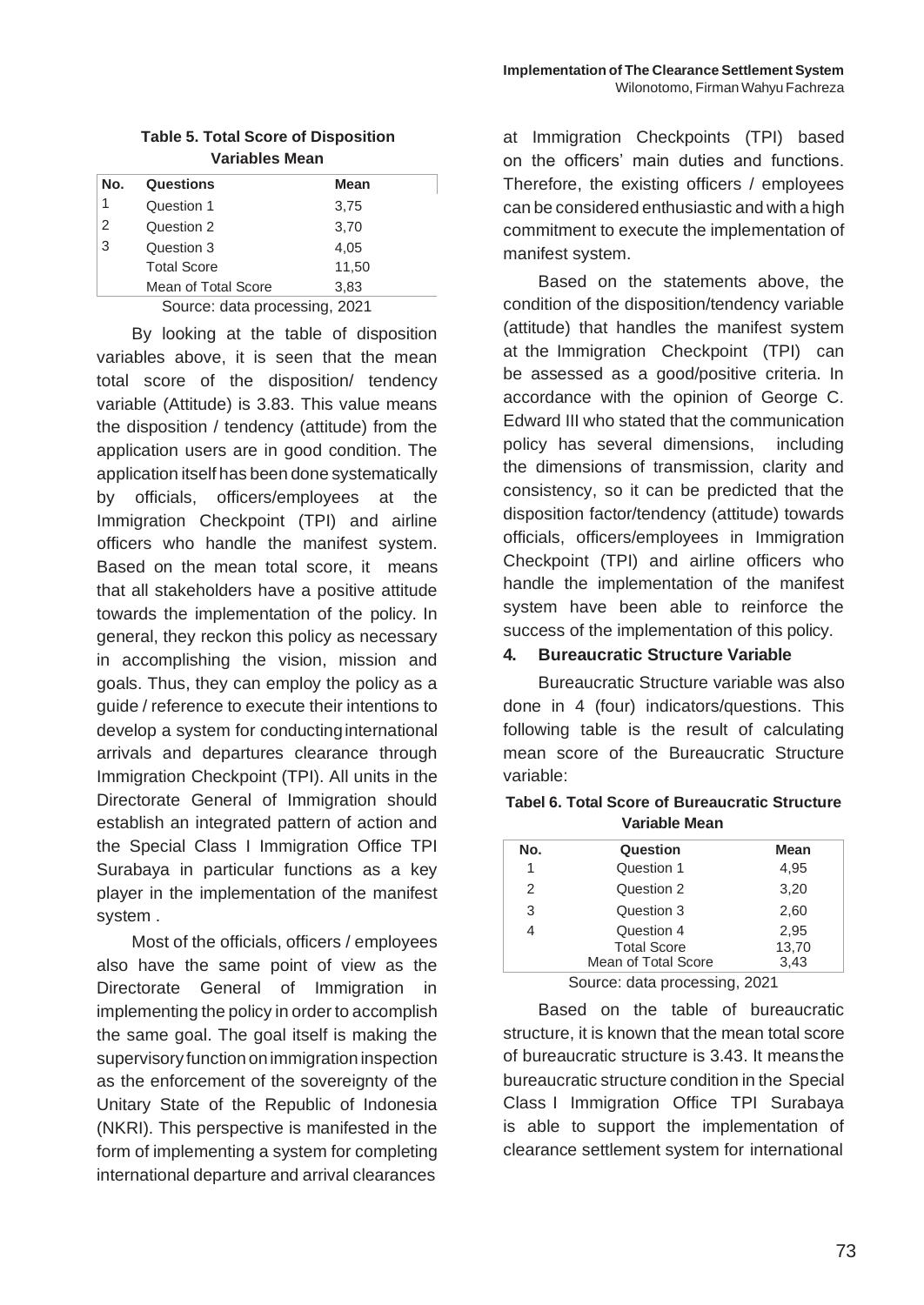arrival and departures. In other words, bureaucratic structure is in a good condition. It is because the mean of total score shows that the Immigration Special Class I Immigration Office TPI Surabaya has main duties and functions based on one of the points in training of the policy implementation, especially by developing the Manifest System in Immigration Office in Juanda Surabaya.

In addition, the Special Class I Immigration Office TPI Surabaya in general has a section which handles the clearance system for international arrival and departures in Immigration Checkpoint (TPI) in accordance to its main duties and functions. The problems related to the development of manifest system is the daily duty for the officers stationed in this section. They carry out their daily routines based on their duties and functions that are in line with the development of manifest system. In performing the clearance system for international arrival and departures in Immigration Checkpoint, the Special Class I Immigration Office TPI Surabaya as the a key player in handling manifest system has conducted coordination with the Directorate General of Immigration related to the synchronization of crossing data. The purpose of this coordination is to build the same perception between the Special Class I Immigration Office TPI Surabaya as the organizer and the Directorate General of Immigration as the policy maker. By doing so, the policy can be executed well and can be implemented simultaneously because the responsibility to the development of the manifest system does not only belong to the Special Class I Immigration Office TPI Surabaya, but also belong to the Directorate General of Immigration and the other Technical Implementation Unit (UPT).

Based on the statement above, the bureaucratic structure in Special Class I Immigration Office TPI Surabaya is considered good. In accordance with what

George C. Edward III stated, the bureaucratic structure in the Special Class I Immigration Office TPI Surabaya supports the success in implementing the policy regarding the clearance settlement system for international arrival and departures in Immigration Checkpoint (TPI).

## **5. The Obstacles in The Implementation**

No matter how good the implementation of policy, there are still obstacles during its process. Based on the results of research that have been carried out in the implementation of manifest system as an effort to complete clearance of international departures and arrivals at the Immigration Checkpoint (TPI), by looking at the variables of resources, tendencies (attitudes) and bureaucratic structures in Special Class I Immigration Office TPI Surabaya, there are several obstacles faced in implementing the policy, namely:

- a. Officers/employees who specifically deal with the Manifest System in Juanda Surabaya Immigration do not have the knowledge and enough skill in the development related to the application system. In addition, they have never attended technical training to develop information technology-based systems. Consequently, they do not have competence in implementing the application system and have never attended training. Thus, they do not have sufficient knowledge and skill to develop the application system.
- b. Seeing from the allocation budget, the allocated budget has not been able to provide appropriate output to support the implementation of manifest system good planning must be optimal. It is caused by some reasons. They include ignorance and misunderstanding of the policy and from the related agency about things they need to do. It can be concluded that that the Special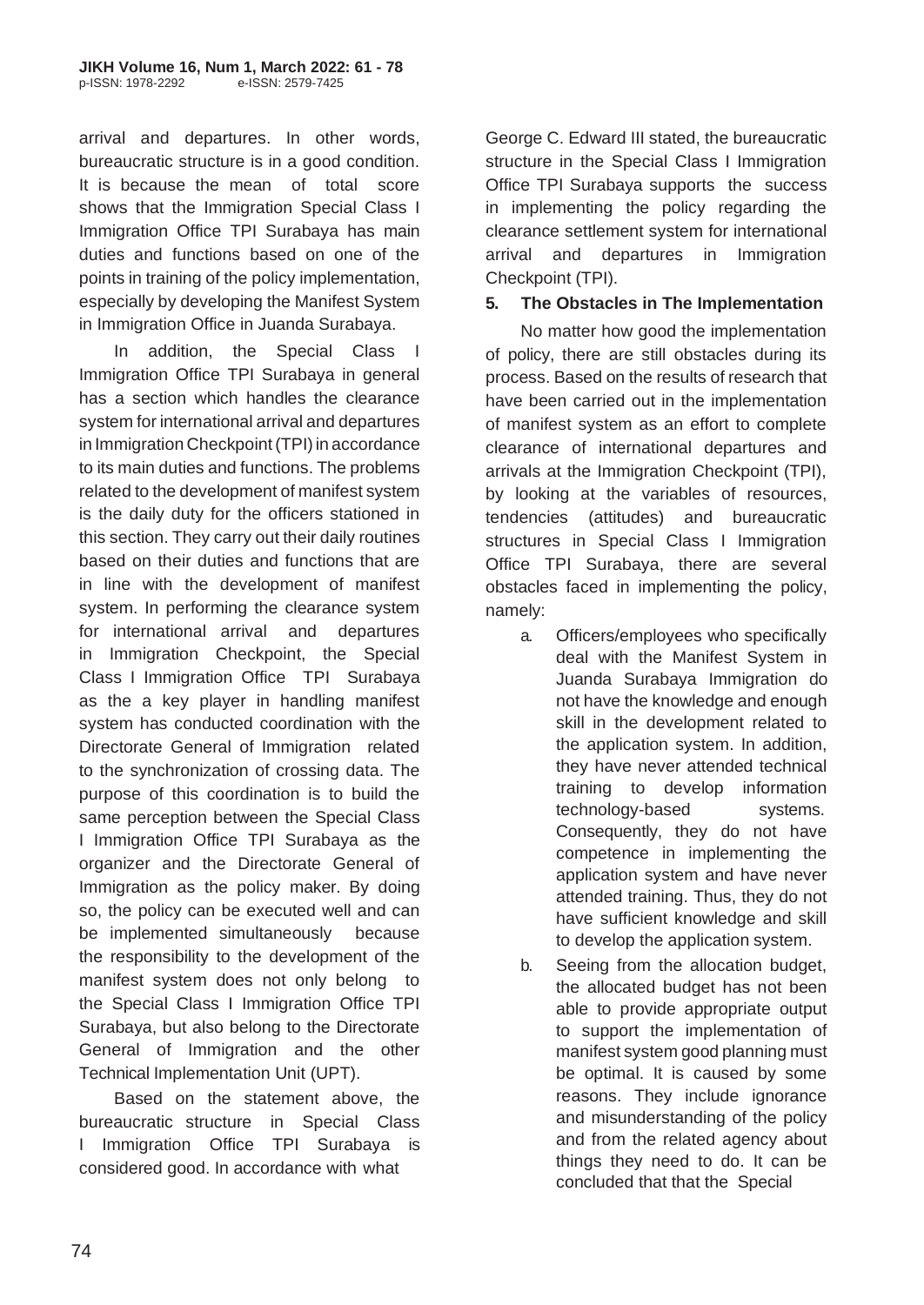Class I Immigration Office TPI Surabaya has not madeappropriate target in allocating funds to support the implementation of the manifest system application.

- c. Most of the officials who handle the international arrival and departure clearance settlement system at the Immigration Checkpoint (TPI) don not have enough positive attitude towards the implementation of policy. In general, they have opinion that the policy is not necessary because it is not supported by a supportive organizational structure. Thus, it makes them think that the policy cannot be used as a guidance/reference in implementing the international departure and arrival clearance settlement system at the Immigration Checkpoint.
- d. The existing regulations do not fully support the implementation of the international departure and arrival clearance settlement system at the Immigration Checkpoint. Based on the results of this research that has been carried out through in-depth interviews with policy makers, implementers and stakeholders related to the manifest system, it can be seen that the Government Regulation Number 31 of 2013 concerning Implementing Regulations of Law Number 6 of 2011 about Immigration is still not able to maximally support the implementation of the manifest system. It is because the implementation involves some units in several related agencies. In this case, the implementation of manifest system will be carried out more optimally by the Immigration Checkpoint (TPI) if the policy is reviewed for revision in order to clarify in detail about the duties and the functions of implementing

manifest system and the need for institutional arrangements. By doing so, it is possible to make improvementefforts (restructuration) that supports the implementation of the policy.

# **CLOSING**

## **Conclusion**

Based on the concept of implementation of theory by George C. Edward III (1980) regarding the implementation of manifest system for the completion of international departure and arrival clearances, the results of this research suggests four (4) variables in the implementation policy. They are Communications Variable with a mean total score of 3.40; Resource Variable with a mean total score of 2.04; Attitudes (dispositions or attitudes) Variable with a mean total score of 3.83; and the Bureaucratic Structure Variable with a mean total score of 3.43. Furthermore, the implementation concept shows that the manifest system in conducting international departure and arrival clearances at the Immigration Checkpoints (TPI) is in "good" condition. This situation means that the implementation of the international departure and arrival clearance settlement system at the Immigration Checkpoints are "effective". However, there is a note for improvement that the system still needs the development by synchronizing and integrating other information system applications that are working in line with the manifest system. Thus, the efforts to implement this manifest system can be implemented at International Airport Immigration Checkpoints (TPI) throughout Indonesia.

## **SUGGESTION**

Since its launch in November 2020, regarding Juanda Surabaya Immigration Manifest System implementation, there are still many obstacles in manifest system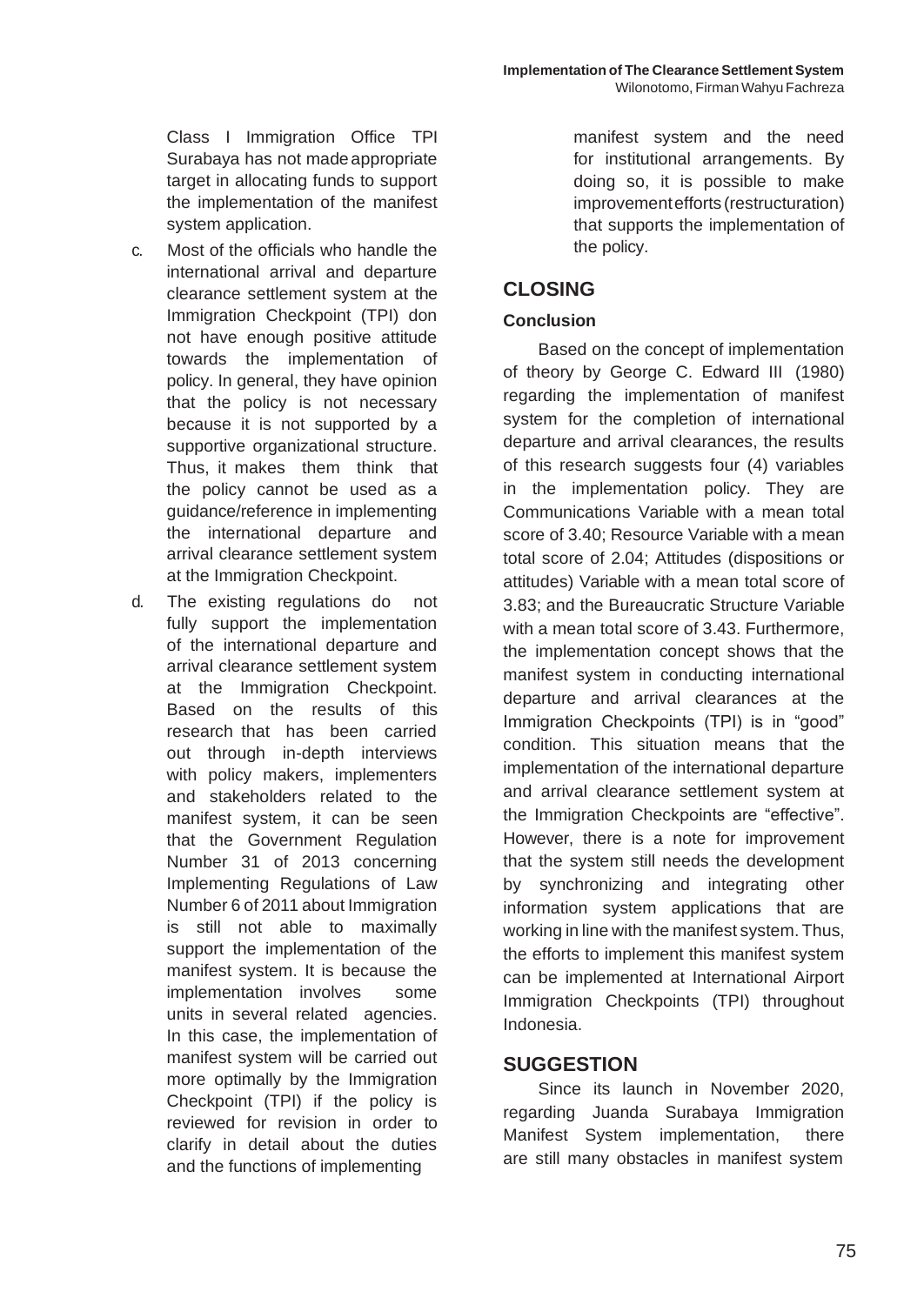implementation, especially in the development aspect.

In order to overcome the obstacles, it is necessary to carry out several strategic efforts. It can start by updating or upgrading the system so that it can run more optimally, especially in the aspect of synchronization and integration of information systems. This integration happens both with the Directorate General of Immigration through the Immigration Management Information System (SIMKIM) and the information system from relevant agencies

There is a need for a legal protection to clarify and to sharpen the implementation of the manifest system by involving units in several relevant agencies so that the implementation of the manifest system can be carried out optimally by the Immigration Checkpoints (TPI) at the InternationalAirport.

In addition, human resources who have more specific competencies are needed, especially in the information of technology such as Programmers, Software Developers, System Analysts, Cyber Security and Data Administrators to maximally develop the Manifest System. By doing so, it is expected that the system can also be implemented at the other International Immigration Checkpoints (TPI) Airports in Indonesia.

# **ACKNOWLEDGEMENTS**

The researchers would like to express gratitude to the Directorate General of Immigration, Special Class I Immigration Office TPI Surabaya, Immigration Polytechnic and airlines at Juanda Airport Surabaya for their contribution to this research, and friends who cannot be mentioned one by one who have provided constructive support so this research is finished.

## **REFERENCES**

- 09, Participan. "Hasil Wawancara Terkait Perbedaan Jumlah Penumpang," 2021.
- Aisyafah, O. "Pemanfaatan Teknologi Informasi Sebagai Sumber Belajar Guna Meningkatkan Hasil Belajar Siswa Pada Mapel Pendidikan Agama Islam Di SDN 3 Podomoro Kecamatan Pringsewu Kabupaten Pringsewu," n.d. [http://repository.radenintan.ac.id/1947/,](http://repository.radenintan.ac.id/1947/) accessed 25 November 2021.
- Astuti, Rita Kusuma, and Koesmoyo Ponco Aji Wilonotomo. "The Urgency of Utilizing Open Data Platform by the Foreigner Supervision Team to Promote Good Governance During the Covid-19 Pandemic." In *1st International Conference on Law and Human Rights 2020 (ICLHR 2020)*, 338–348, 2021.
- Bryman, Alan. *Social Research Methods, Journal of Chemical Information and Modeling, Fourth. (New York: Oxford University Press Inc)*, 2013.
- Creswell, Jhon W. *Research Design Pendekatan Kualitatif, Kuantitatif, Dan Mixed (Yogyakarta: Pustaka Pelajar)*, 2016.
- C. Setyawan, A. Piantono, F. Firdausi."Model George Edward III : Implementasi Peraturan Daerah Nomor 2 Tahun 2018 Tentang Kawasan Tanpa Rokok Di Kota Malang." *Jurnal Ilmiah Politik,Kebijakan, dan Ilmu Sosial* 3 (2021): 9–19.
- Dewantara, M. Handijaya. "Analisis Dan Pengembangan Situs Resmi Pariwisata Indonesia Dan Sistem Informasi Pendukungnya." *Jurnal Master Pariwisata (JUMPA)* 1 (2015): 9–24.
- Edwards III, George C. *Implementing Publik Policy. Congresinal, Quartely Press*, 1980.
- Fallis, A. G. "Teori Kebijakan Implementasi." *Journal of Chemical Information and Modeling* 53 No. 9 (2013): 1689–1699.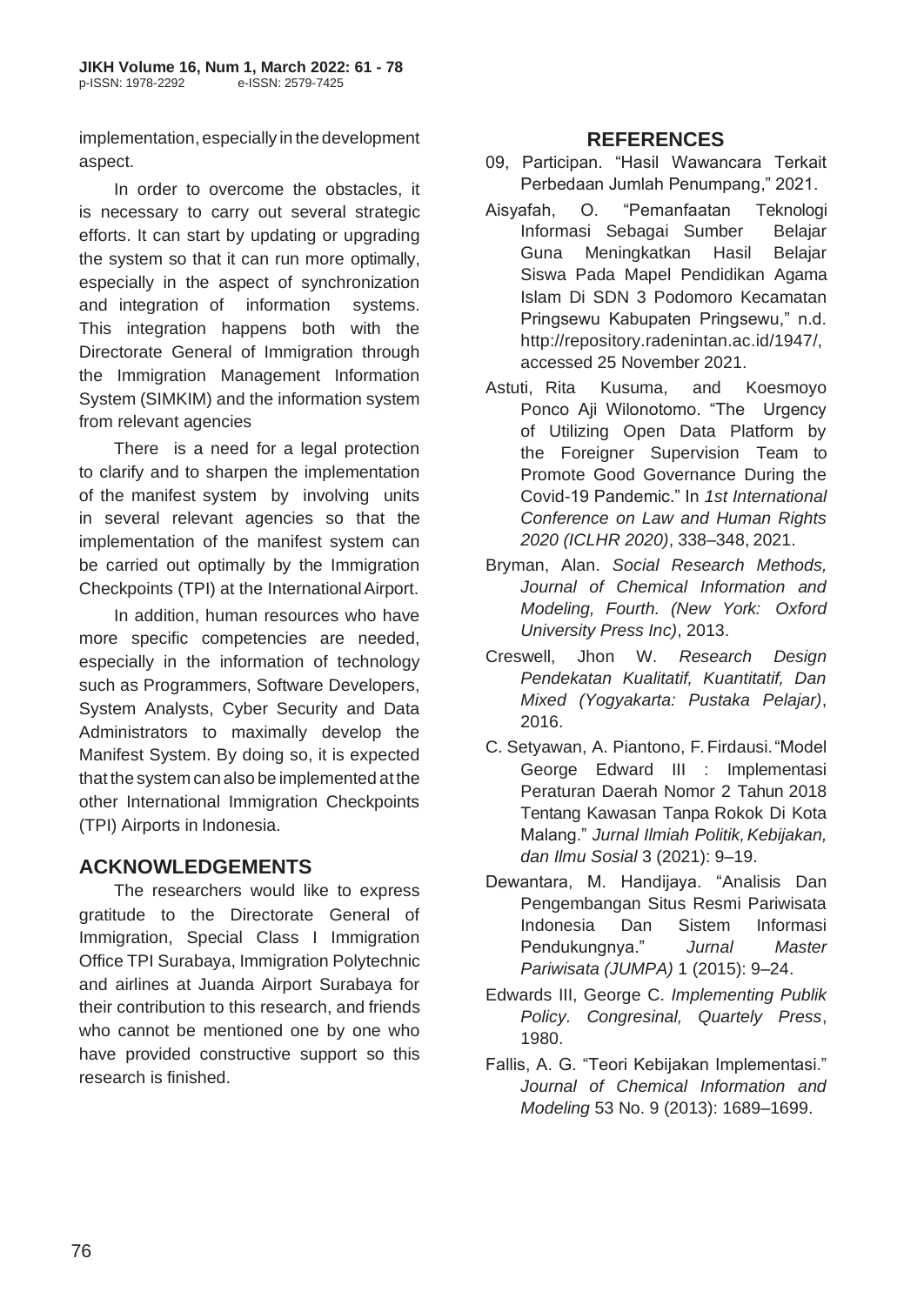- I., Dwina. "Melemahnya Ekonomi Indonesia Pada Sektor Pariwisata, Akibat Dampak Dari Pandemi Covid-19" (2020).
- Lubis, Syawaludin. "Implementasi Application Programming Interface (API) Dalam Upaya Peningkatan Pengelolaan Dan Pelayanan Informasi Publik Pada Kantor KPU Kabupaten Tapanuli Selatan." Universitas Medan Area, 2017.
- Martini Nawawi, Hadari. *Instrumen Penelitian Bidang Sosial (Yogyakarta: Gadjah Mada University Press)*, 2006.
- Nasution. *Metode Research (Jakarta: PT. Bumi Aksara)*, 2003.
- Poerwandari. *Pendekatan Kualitatif Untuk Penelitian Perilaku Manusia (Jakarta: Fakultas Psikologi Universitas Indonesia)*, 2001.
- Purnomo, Dwi. "Model Prototyping Pada Pengembangan Sistem Informasi." *JIMP-Jurnal Informatika Merdeka Pasuruan* 2, no. 2 (2017): 59.
- Sugiyono. *Metode Penelitian Kualitatif, 3rd Ed. Yogyakarta: Alfabeta*, 2017.
- Umar, Husein. *Metode Penelitian Untuk Skripsi Dan Tesis (Jakarta: Rajawali Press)*, 2013.
- "Government Regulation Number 31 of 2013 on Implementation of Law Number 6 of 2011 on Immigration, Article 17," 2013.
- "International Civil Aviation Organization (ICAO), Convention on Civil Aviation ('Chicago Convention') 7 December 1944," 1994. [https://www.refworld.org/](http://www.refworld.org/) docid/3ddca0dd4.html/, accessed 25 November 2021.
- "Law Number 6 of 2011 on Immigration," 2011.